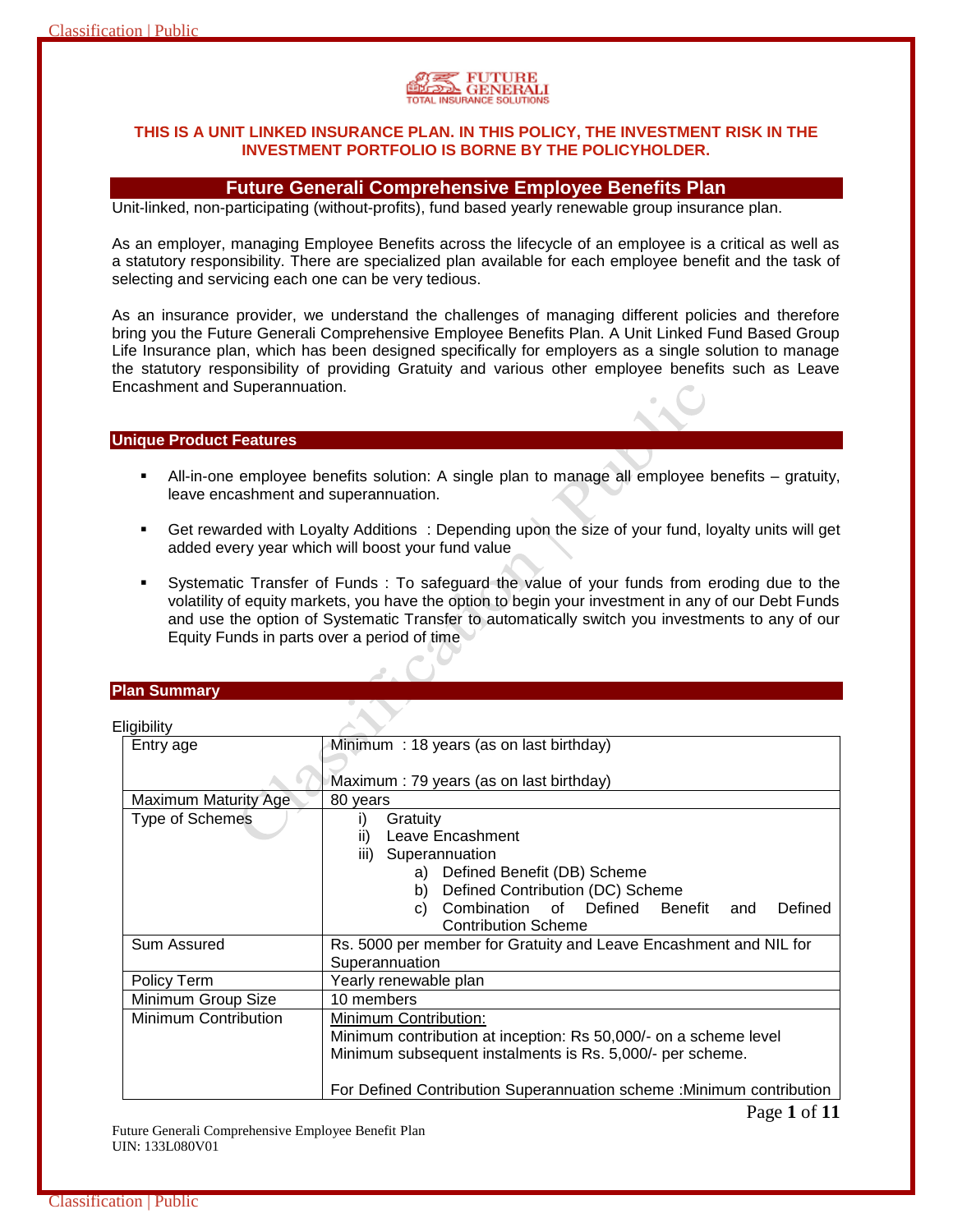| <b>AREA</b> FUTURE        |
|---------------------------|
| TOTAL INSURANCE SOLUTIONS |

|                          | per member per instalment is Rs. 100/-                                                                                                                                                                                                                                                                                                                                                              |
|--------------------------|-----------------------------------------------------------------------------------------------------------------------------------------------------------------------------------------------------------------------------------------------------------------------------------------------------------------------------------------------------------------------------------------------------|
|                          | There are no restrictions on number of installments to be paid either by<br>Master Policyholder or Member in a year.                                                                                                                                                                                                                                                                                |
| <b>Premium Frequency</b> | The contributions can be paid by the Master Policyholder at any time. If<br>there is a surplus fund, the Company may allow 'nil contribution' based<br>on the independent actuary's certificate as per AS15 (revised). Such<br>policies shall not be treated as discontinued policies. The policies will<br>participate in the fund performance, subject to deduction of all applicable<br>charges. |
|                          | As long as there is sufficient balance in the pooled level fund/ member<br>level, as per the requirement of an independent actuary's certificate, in<br>accordance with AS 15 (revised), the policy will continue; subject to any<br>applicable foreclosure condition.                                                                                                                              |

#### **Fund options for your investment**

Depending on your ability to expose yourself to risks associated with the markets, choose to invest your premiums in any of the following 6 funds. Your premium, net of applicable charges, will be invested in funds of your choice. The funds in turn, are segregated into liquid investments, fixed income securities and equity investments in line with their risk profile.

The following is a summary of funds available under this product and investment strategy of each fund:

| <b>Segregated</b><br><b>Fund Name</b>                                                                                | <b>Investment Strategy</b>                                                                                                                                                                                                                                                                                                                             | <b>Portfolio Allocation</b>                                                                                                                                                                                                | <b>Risk</b><br><b>Profile</b> |
|----------------------------------------------------------------------------------------------------------------------|--------------------------------------------------------------------------------------------------------------------------------------------------------------------------------------------------------------------------------------------------------------------------------------------------------------------------------------------------------|----------------------------------------------------------------------------------------------------------------------------------------------------------------------------------------------------------------------------|-------------------------------|
| <b>Group Cash</b><br><b>Fund</b><br>(SFIN:<br><b>ULGF0040101</b><br>18GRPCSHF<br><b>UND133)</b>                      | This fund aims to safeguard<br>of<br>the<br>nominal<br>value<br>investment through investment<br>short<br>maturity<br>liquid<br>in<br>This fund will<br>instruments.<br>largely invest in money market<br>instruments.                                                                                                                                 | Money market instruments and<br>Cash - 75% to 100%<br>Debt Securities - 0% to 25%<br>$\bullet$<br>Equity $-0\%$                                                                                                            | Very low<br><b>Risk</b>       |
| Group<br><b>Income Fund</b><br>(SFIN:<br><b>ULGF0050101</b><br><b>18GRPINCFU</b><br><b>ND133)</b>                    | This fund aims to provide<br>stable returns by investing in<br>assets with relatively low to<br>moderate level of risk. The<br>fund will invest in fixed income<br>securities<br>such<br>Govt.<br>as<br>Securities, Corporate Bonds &<br>fixed<br>other<br>income<br>any<br>investments along with Money<br>Market<br>Instruments<br>for<br>liquidity. | Money market instruments and<br>cash: 0% - 40%<br>Debt Securities - 60% to 100%<br>Equity $-0\%$                                                                                                                           | Low Risk                      |
| Group<br><b>Enhanced</b><br><b>Income Fund</b><br>(SFIN:<br><b>ULGF0060101</b><br><b>18GRPEINFU</b><br><b>ND133)</b> | This fund aims to provide<br>stable returns by investing in<br>assets with relatively low to<br>moderate level of risk. The<br>fund will invest primarily in<br>fixed income securities, such<br>as Govt. Securities, Corporate<br>Bonds, Money Market                                                                                                 | Money market instruments and<br>$\bullet$<br>cash: 0% to 40%<br>Government Securities: 0% to 30%<br>$\bullet$<br>Corporate Bonds/Other Fixed<br>$\bullet$<br>Income Investments: 30% to 100%<br>Equity $-0\%$<br>$\bullet$ | Low Risk                      |

Future Generali Comprehensive Employee Benefit Plan UIN: 133L080V01

Page **2** of **11**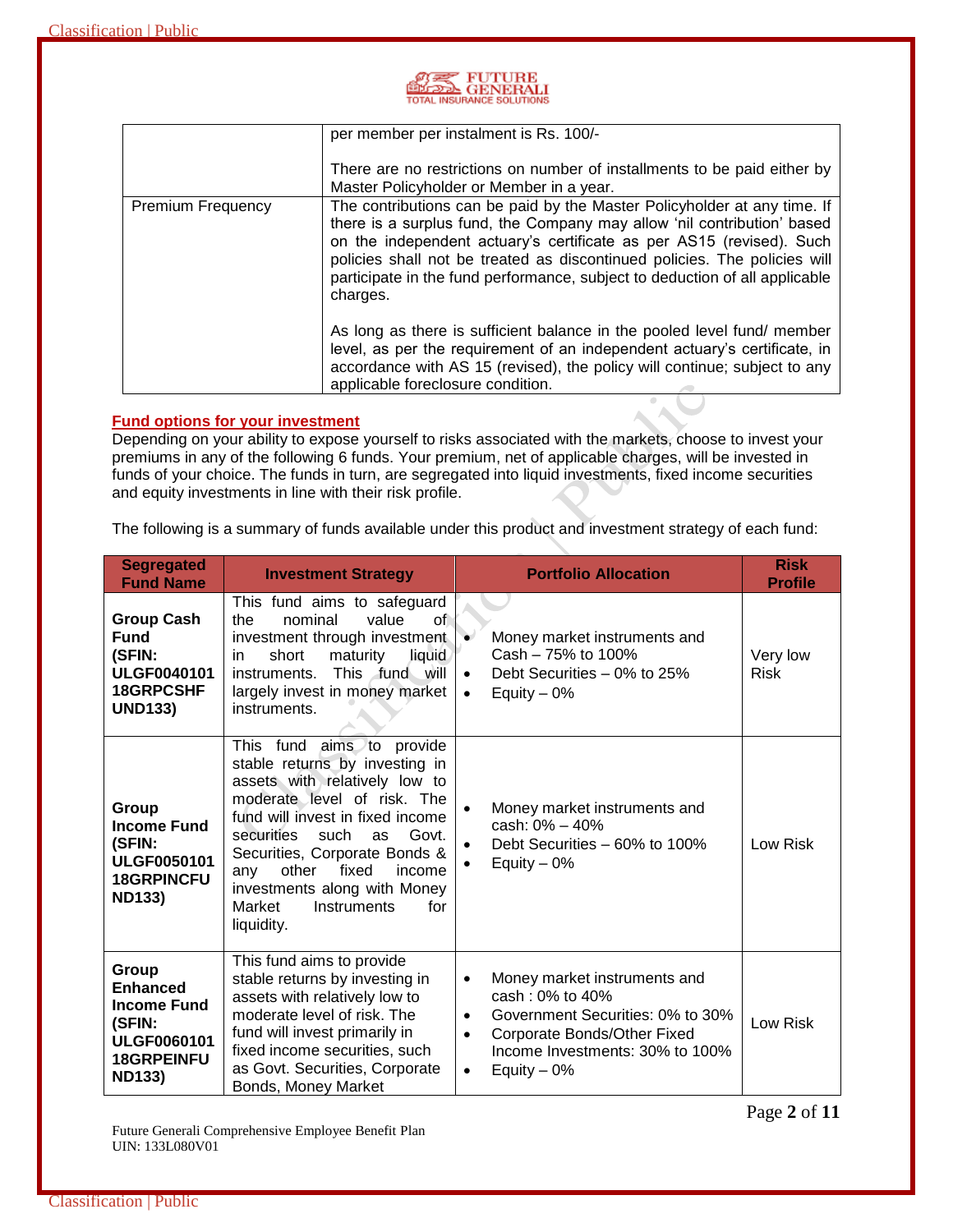

| <b>Segregated</b><br><b>Fund Name</b>                                                                         | <b>Investment Strategy</b>                                                                                                                                                                                                                                                                                                                      | <b>Portfolio Allocation</b>                                                                                                                | <b>Risk</b><br><b>Profile</b>     |
|---------------------------------------------------------------------------------------------------------------|-------------------------------------------------------------------------------------------------------------------------------------------------------------------------------------------------------------------------------------------------------------------------------------------------------------------------------------------------|--------------------------------------------------------------------------------------------------------------------------------------------|-----------------------------------|
|                                                                                                               | Instruments and other fixed<br>income investments                                                                                                                                                                                                                                                                                               |                                                                                                                                            |                                   |
| <b>Group Secure</b><br><b>Fund</b><br>(SFIN:<br><b>ULGF0070101</b><br>18GRPSECF<br><b>UND133)</b>             | This fund aims to provide<br>progressive returns compared<br>to fixed income instruments by<br>taking a low exposure to high<br>risk assets like equity. Fund<br>aims to provide stable return<br>due to high exposure to Fixed<br>instruments<br>Income<br>while<br>additional<br>return<br>generating<br>through small exposure to<br>equity. | Money market instruments and<br>Cash: 0% - 40%<br>Debt Securities - 60% to 100%<br>Equity: 0% - 20%                                        | Low to<br>Moderate<br><b>Risk</b> |
| Group<br><b>Balanced</b><br><b>Fund</b><br>(SFIN:<br><b>ULGF0080101</b><br><b>18GRPBALF</b><br><b>UND133)</b> | This fund aims to provide<br>capital<br>growth<br>by<br>availing<br>debt<br>opportunities<br>and<br>in<br>markets<br>while<br>equity<br>maintaining a good balance<br>between risk and return. The<br>fund will also invest in money<br>market instruments to provide<br>liquidity.                                                             | Money market instruments and<br>cash: 0% - 40%<br>Debt Securities - 40% to 80%<br>Equity: 20% - 40%                                        | Moderate<br><b>Risk</b>           |
| <b>Group</b><br><b>Growth Fund</b><br>(SFIN:<br><b>ULGF0090101</b><br>18GRPGTHF<br><b>UND133)</b>             | This fund aims to provide<br>potentially high returns by<br>investing a significant portion<br>in equities to target growth in<br>capital value of assets. The<br>fund will also invest to a<br>certain extent in govt.<br>securities, corporate bonds<br>and money market instruments<br>to generate stable return.                            | Money market instruments and<br>$\bullet$<br>cash: 0% - 40%<br>Debt Securities - 30% to 70%<br>$\bullet$<br>Equity: 30% - 60%<br>$\bullet$ | <b>High Risk</b>                  |

In case of Gratuity, Leave Encashment or Defined Benefit Superannuation schemes, the Master Policyholder reserves the right to choose Investment Fund(s) and the Member shall not have any such rights.

In case of Defined Contribution Superannuation scheme, the right to choose Investment Fund(s) can be either with Master Policyholder or the Members as per the scheme rules.

# **UNDER SUPERANNUATION SCHEME:-**

- Contributions shall be mandatorily invested in '**Group Cash Fund (SFIN: ULGF004010118GRPCSHFUND133)**' or '**Group Income Fund (SFIN: ULGF005010118GRPINCFUND133)**' or in certain proportion in these funds, depending upon the choice of Master Policyholder or the Member.
- Excess of fund value compared to the Assured Benefit (as defined under Benefits section) can be switched to any of the above 6 segregated funds as per the choice of the Member. In all cases where a scheme is entirely funded by the Master Policyholder, the right to switch shall be only with the Master Policyholder.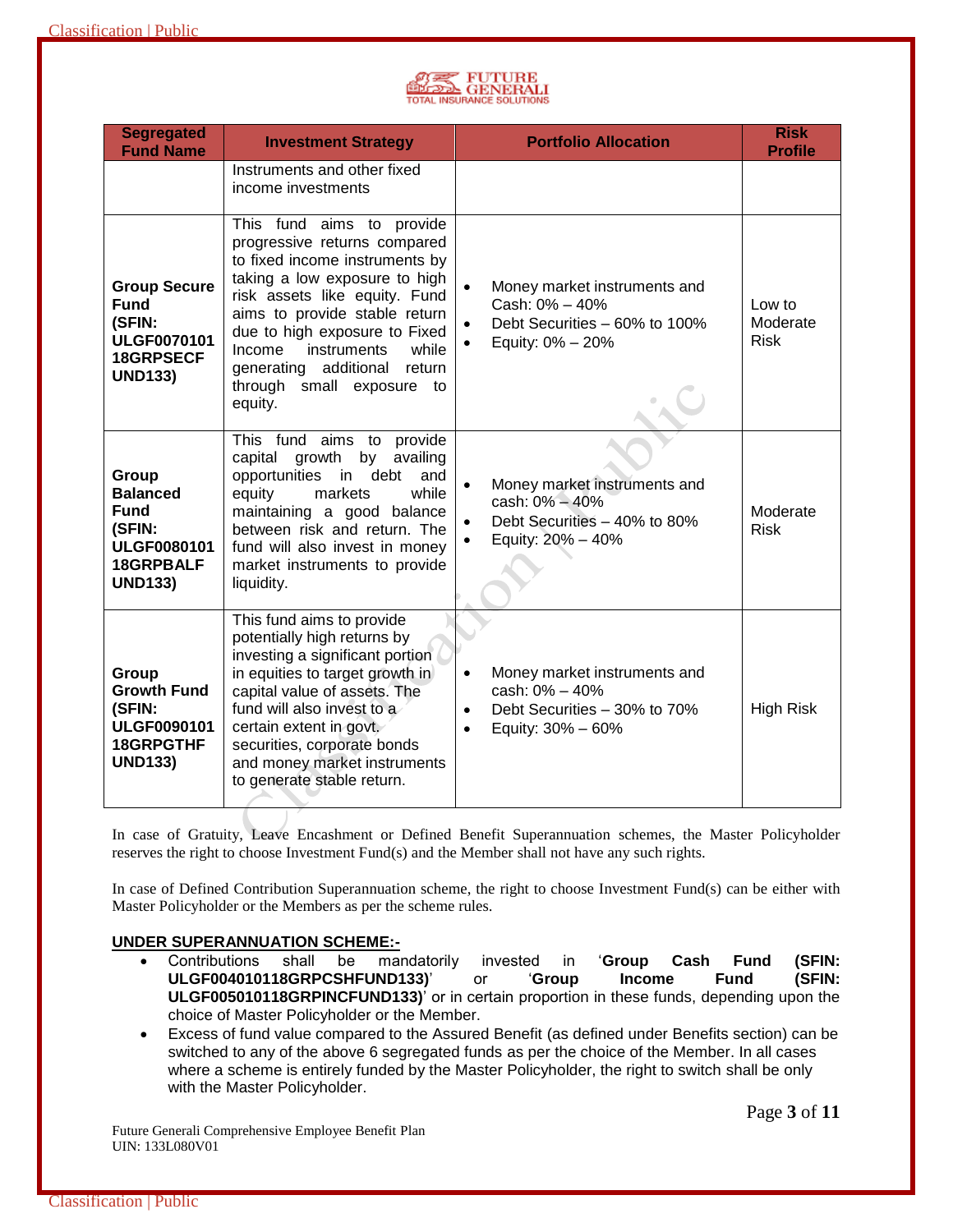

 At the end of each financial year i.e. on 31-March, if the sum of Fund Value of **Group Cash Fund (SFIN: ULGF004010118GRPCSHFUND133)** and **Group Income Fund (SFIN: ULGF005010118GRPINCFUND133)** is less than the Assured Benefit, then, the shortfall amount shall be met by switching units from other segregated funds to 'Group Cash Fund'.

#### **Default Fund (in case of closure)**

A fund can be closed with prior approval from IRDAI. In case the existing fund is closed the default fund is **Group Income Fund (SFIN: ULGF005010118GRPINCFUND133)**

In case any existing fund is closed, the company shall seek prior instructions from the master policyholder for switching units from the existing closed fund to the any other available fund under the policy.

Company will also seek instructions for future contribution redirections in case of closure of the existing fund.

On such closure of fund, if the company do not receive the choice of the fund from the Master Policyholder, the company shall transfer the units of the master policyholder in the fund which is intended to be closed to Group Income Fund (SFIN: **ULGF005010118GRPINCFUND133** ) and all future redirections related to the closed fund shall be redirected to Group Income Fund (SFIN: **ULGF005010118GRPINCFUND133**).

#### **Modification of Fund**

A fund can be modified with prior approval from IRDAI.

In case any existing fund is modified, the company shall seek prior instructions from the Master Policyholder/Member for switching units from the existing modified fund to the any other available funds under the policy.

Company will also seek instructions for future contribution redirections in case of modification of the existing fund.

On such modification of the fund, if the company does not receive the choice of the fund from the Master Policyholder/Member, the company shall continue to invest in such modified fund.

# **Benefits**

# **Death Benefit**

In case of death of a member,

- Death benefit will be paid as per scheme rules
- However, at all times, the liability of company is limited to the fund value subject to minimum Assured Benefit applicable in case of Supernannation scheme.
- In case of gratuity or leave encashment, an additional amount equal to Sum Assured of Rs. 5,000/- shall be paid over and above the fund value. This additional sum assured of Rs. 5000/ shall be paid out of the non-unit fund and shall not be paid out of the unit fund of the Master Policyholder.

#### **Other Benefits as defined in Scheme rules**

 The claim amount requested by the Master policyholder will be paid from the policy fund to the Master policyholder, to allow them to make benefit payment to the beneficiary.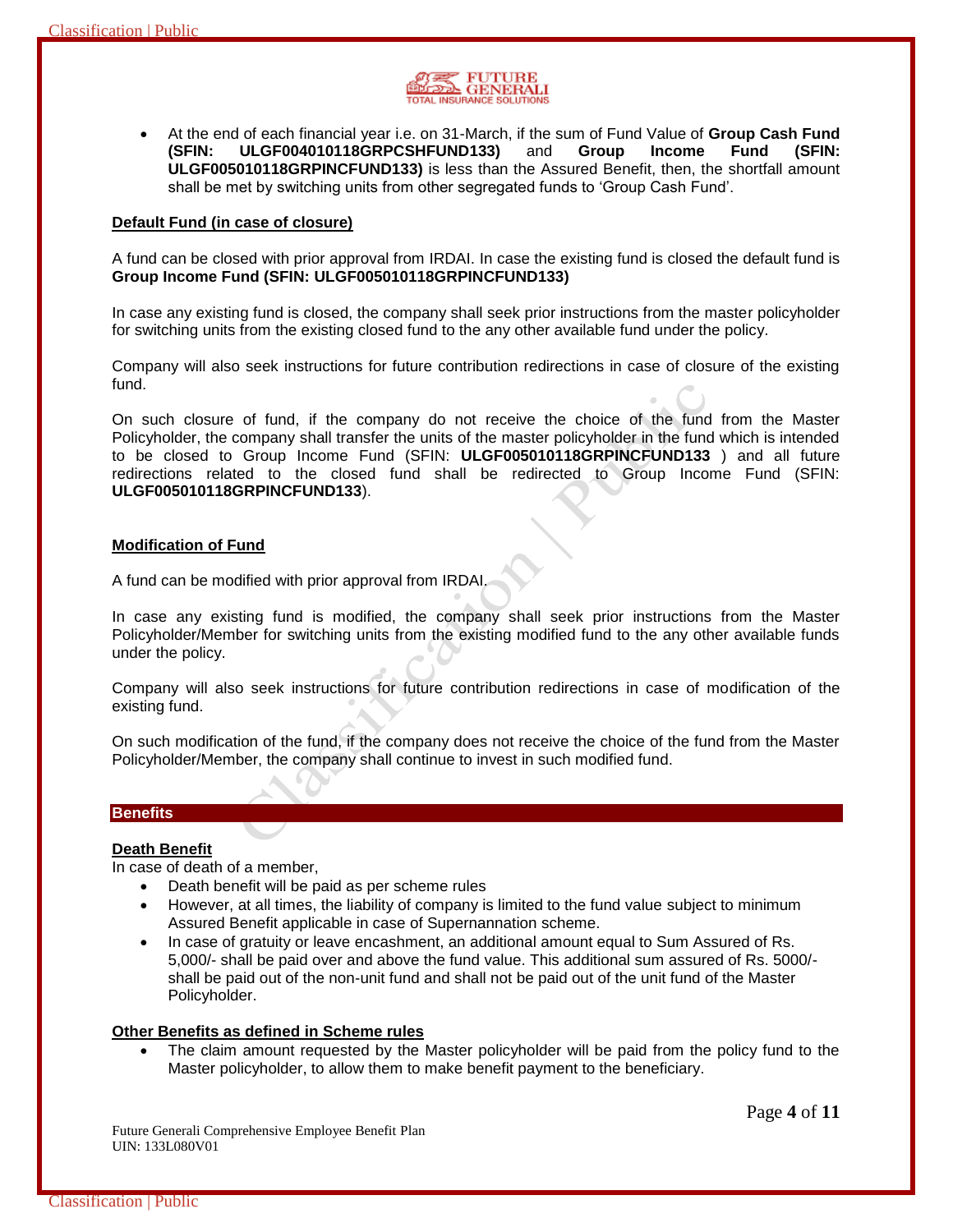

At all times, the liability of company is limited to the fund value.

#### **Assured Benefit in Superannuation Schemes**:-

Assured Benefit payable on exit is equal to 100.1% of (Total contributions paid net of withdrawals already made from the account).

For Superannuation schemes where only master policyholder's account is maintained and member level accounts are not maintained, Assured Benefit shall be applicable at the time of exit of the master policyholder.

For Superannuation schemes where individual members' account are maintained, Assured Benefit shall be applicable at the member level at the time of exiting the scheme.

#### **Little Privileges for you**

#### **A. Loyalty Additions**

Loyalty Additions as a % of average fund value shall be added at the end of each financial year i.e. on every 31<sup>st</sup> March as per the below table, subject to policy being in-force at the time of payment of loyalty additions.

| <b>Average Fund Value (AFV)</b>     | <b>Lovalty Additions Rate</b> |
|-------------------------------------|-------------------------------|
| $AFV < 1$ Crore                     | <b>NIL</b>                    |
| 1 Crore $\leq$ AFV $\lt$ 3 Crore    | 0.10%                         |
| $3$ Crore $\leq$ AFV $\leq$ 5 Crore | 0.15%                         |
| $5$ Crore $\leq$ AFV                | 0.25%                         |

Where,

Average Fund Value = Average of Fund values on the first day of each of the calendar months falling in the financial year in which loyalty addition is payable starting from calendar month April in Year (X-1) till calendar month March in Year X for determining loyalty units on 31st March of Year X.

The Loyalty Addition Rate to be applied shall be based on Average Fund Value as computed above. The Loyalty Addition Rate shall be proportioned for number of days the scheme was with the Company in the financial year in question.

# **B. Ability to switch funds**

At any time the master policyholder/member may instruct the Company in writing to switch some or all of the units from one unit linked fund to another. The Company will give effect to such a request for a switch by cancelling units in the old fund(s) and allocating units in the new fund(s) at the applicable unit price. The amount to be switched should be at least Rs.5,000/-.

Unlimited number of switches are allowed with no switching charge.

The switch request shall be processed as per IRDAI guidelines.

For Superannuation schemes, contributions will be mandatorily invested in Group Cash Fund or Group Income Fund or in certain proportion in only these funds, depending upon the choice of the Master Policyholder or the Member. Only the excess of fund value compared to Assured Benefit can be switched to any of the 6 segregated funds as per the choice of the Member. In all cases where a scheme is entirely funded by the Master Policyholder, the right to switch shall be only with the Master Policyholder.

# **C. Contribution Redirection**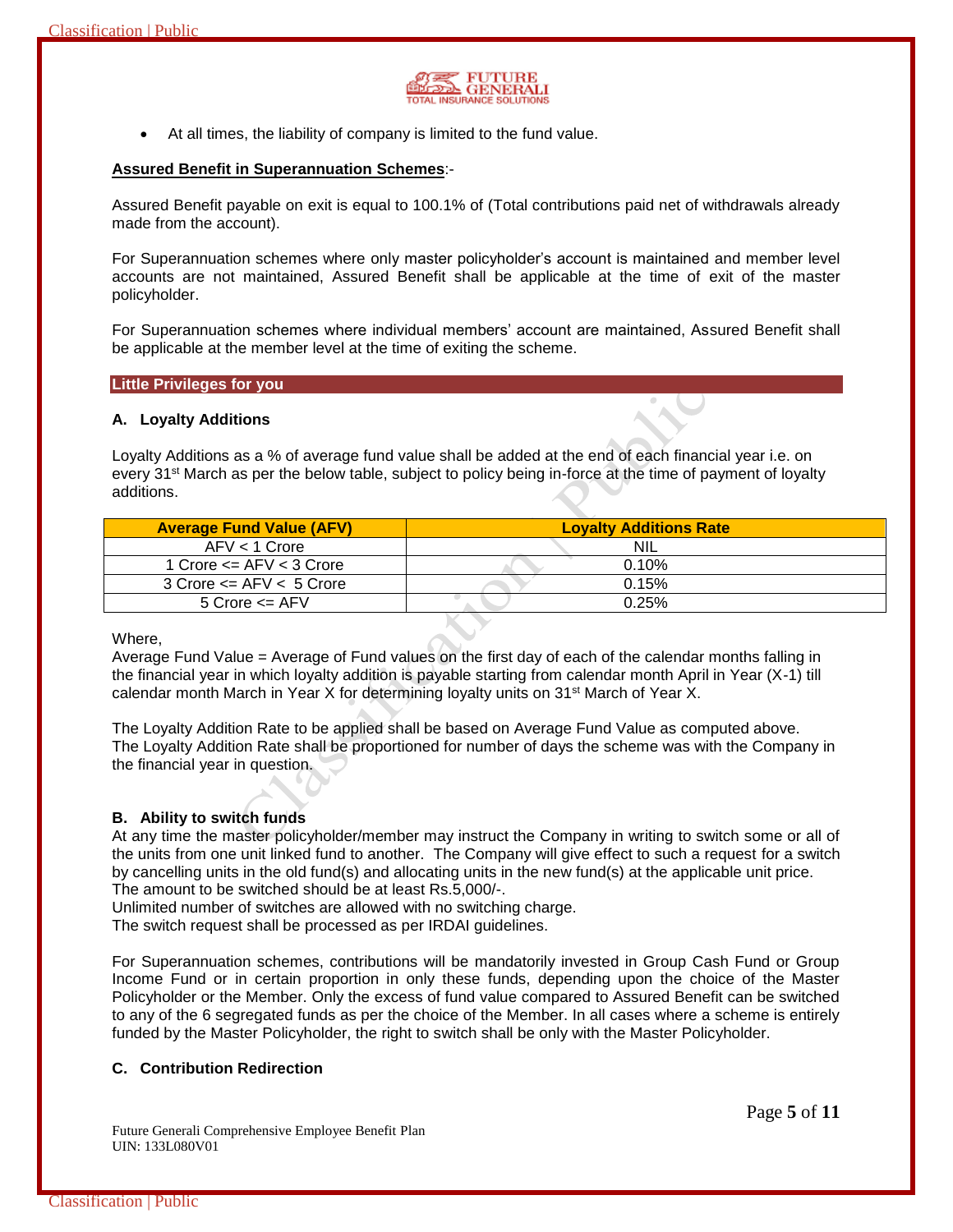

Anytime during the currency of the policy, the master policyholder may instruct us in writing to redirect all future contributions in an alternative proportion to the various unit funds available. Redirection will not affect the contribution paid prior to the request. There will be no limit on the number redirections that can be done in this product. There will be no charge for redirection of contributions. All future and subsequent contributions will use the revised redirection.

For Superannuation schemes, contribution redirection request for future contributions will be mandatorily done in Group Cash Fund or Group Income Fund or in certain proportion in only these funds, depending upon the choice of Master Policyholder or the Member.

In case of Gratuity, Leave Encashment or Defined Benefit Superannuation schemes, the Master Policyholder has the right of contribution redirection and Member shall not have such rights.

In case of Defined Contribution Superannuation scheme, the right of contribution redirection can be with Master Policyholder or the Members as per the scheme rules.

#### **D. Systematic Transfer Option (STO)**

This is a facility of auto switching of units from one fund to another fund called Systematic Transfer Option (STO). STO is not applicable for superannuation schemes (either Defined Benefit or Defined Contributions on either Master Policyholder level or member level). Further, the members of the scheme in case of Gratuity or Leave Encashment scheme shall not have the option of STO and the right lies only with the Master Policyholder. The Master Policyholder has the option to monthly transfer Fund Value available under one specific fund to another fund by making a request for STO. The Master Policyholder can submit STO request anytime, however only one STO request will be taken at one point in time.

The fund from which fund value will be transferred will be called 'Selected Fund' and the fund to which fund value will be transferred will be called 'Target Fund'. At any point in time, STO is only applicable between any one Selected fund and any one Target fund. The remaining 4 segregated funds will not be affected/participate in STO.

Once a STO request is placed, units from the Selected Fund will get transferred to the Target Fund through 12 automatic switches at the end of respective months. At the end of each calendar month, 1/Xth of units from Selected Fund will get transferred to Target Fund, where  $X =$  no of automatic switches which are left to be done in the given STO request i.e. X will be 12 in the first calendar month, it will be 11 in the second calendar month and will be 1 in the twelfth calendar month.

Contributions by Master Policyholder can come in any of the 6 segregated funds. Future contribution redirection can be done in any of the 6 segregated funds. However, during the period in which STO is invoked, no switching can take place in any of the 6 segregated funds.

There will be no charges deducted for any STO request.

Master Policyholder has the option to stop the STO by providing a request to Company. Once STO is stopped, the Master Policyholder can switch units from funds as per their need.

Master Policyholder shall be able to make further STO requests after the elapse of a previous STO request. STO will apply to both future contributions as well as existing contribution, only for Selected Fund to be moved to Target Fund. The NAV applicable for STO shall be the NAV of the Selected Fund and the Target Fund on the day when the STO takes place.

STO will stop if:

- The fund value of selected fund becomes zero
- 12 months from the STO request date have elapsed
- Master Policyholder has submitted STO stop request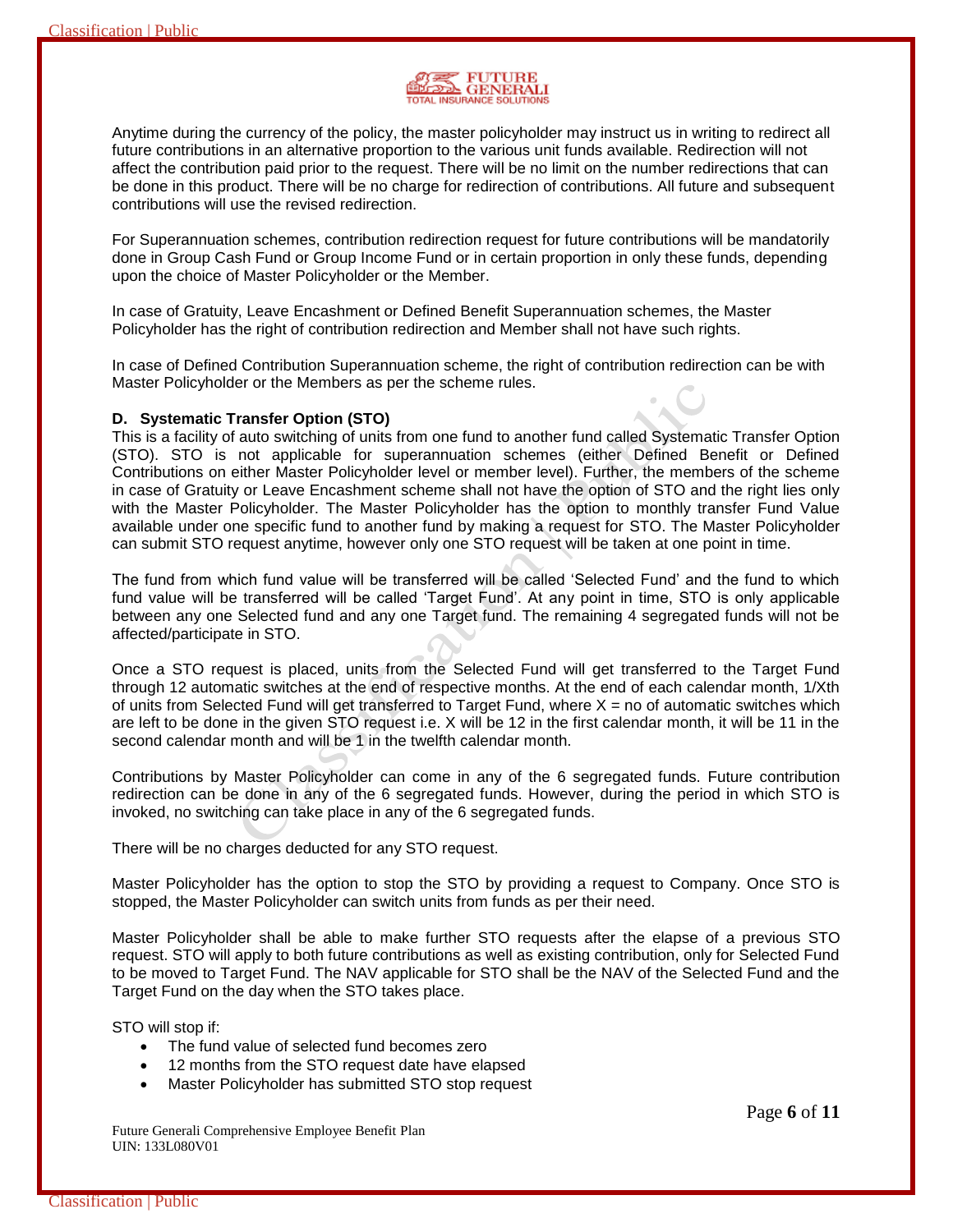

# **E. Free-Look Period**

The master policyholder has a period of 15 days from the date of the receipt of the policy document to review the terms and conditions of the policy and where the master policyholder disagrees to any of the terms and conditions, he/she has the option to return the policy by giving a written request for cancellation of the policy to the company, stating the reasons for such cancelations.

On cancelation of the policy after such request, the Fund Value as on the date of cancellation plus nonallocated contribution plus charges levied by cancellation of units less deduction for proportionate cost of insurance cover for the period, if any, and expenses towards policy stamp duty and medical examination, if any, will be refunded.

# **F. Surrender**

The surrender value will be equal to the Fund Value subject to a minimum of Assured Benefit (as defined under Benefits section) less the surrender charges, if any.

The Master Policyholder can surrender the policy at any time by giving a written request.

The surrender charges will be equal to 0.05% of the total Fund Value subject to a maximum of Rs 5,00,000/- if the policy is surrendered within the first policy year.

If the policy is surrendered after the first policy year, then there will be no surrender charges.

Once the policy is surrendered and the surrender value is paid, the Company shall cease to be liable for any benefit payable under the policy and the policy cannot be reinstated.

#### **G. Top-Up Premium**

No top-up contributions shall be allowed, unless required as per the actuarial valuation certificate provided by an independent actuary to the Master Policyholder.

# **H. Tax Benefits**

The tax benefits shall be applicable as per prevailing tax laws. Please contact your tax advisor for any details.

#### **I. Riders**

No riders are available under this product.

#### **J. Nomination and Assignment**

Nomination, in accordance with Section 39 of the Insurance Act, 1938, as amended from time to time, is permitted under this policy.

Assignment, in accordance with Section 38 of Insurance Act, 1938 as amended time to time, is permitted under this policy.

#### **Charges**

#### **Premium Allocation Charge:**

The premium allocation charge depends on whether the group scheme is bought directly or through a sales intermediary. The premium allocation charge for a scheme as a percentage of contributions is as per the table below:

Future Generali Comprehensive Employee Benefit Plan UIN: 133L080V01

Page **7** of **11**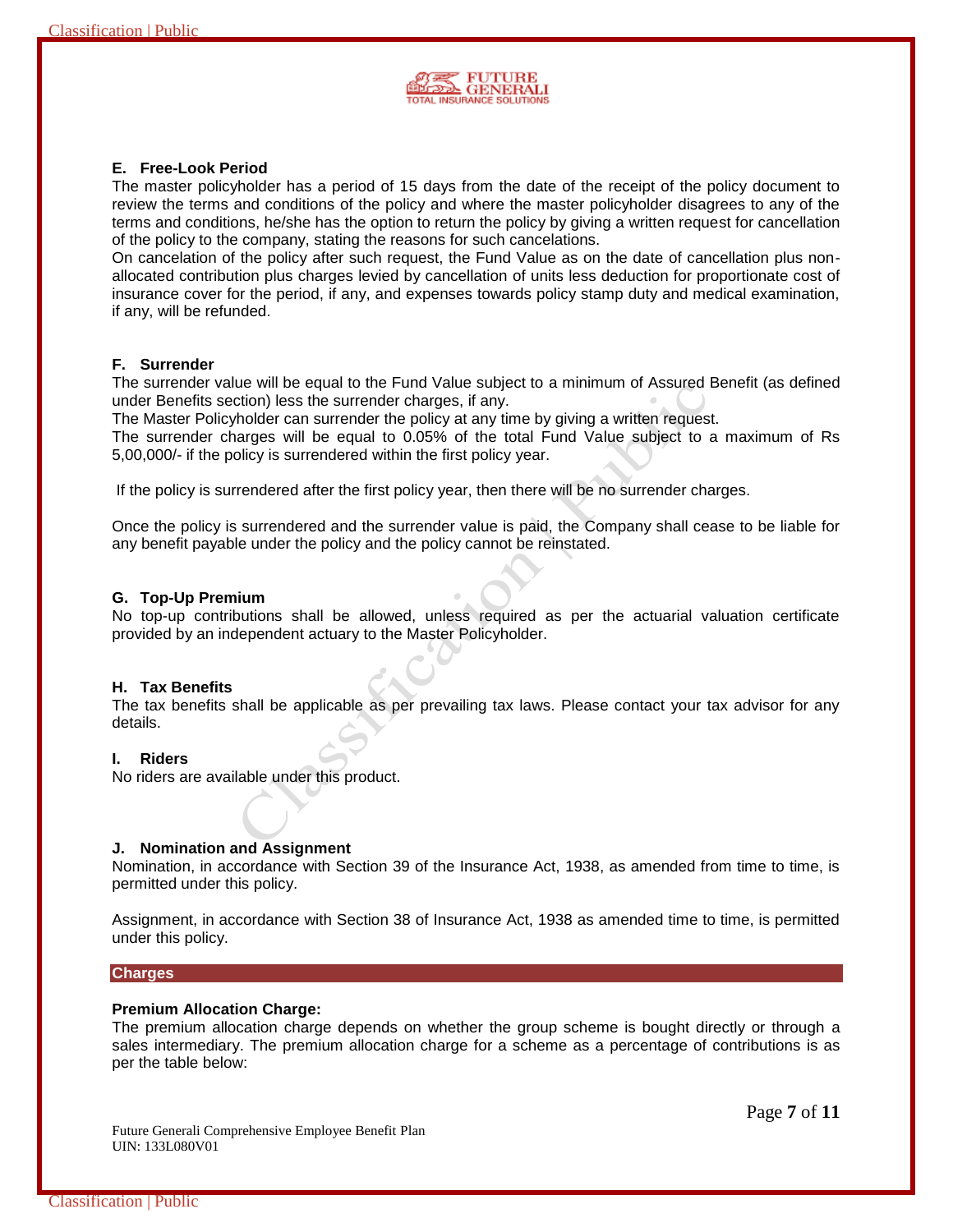

| <b>Policy Bought Through</b> | <b>Premium Allocation Charge</b><br>(% of contribution) | <b>Maximum Cap for the Year</b> |
|------------------------------|---------------------------------------------------------|---------------------------------|
| <b>Direct Marketing</b>      | nil                                                     | <b>NIL</b>                      |
| Agency, Brokers,             | $0.5\%$                                                 | 10 Lacs                         |
| Corporate agency and         |                                                         |                                 |
| <b>Bancassurance</b>         |                                                         |                                 |

Premium allocation charges are deducted from contributions paid and the contributions, net of premium allocation charges, are used to purchase units in any of the six underlying funds as per choice of Master Policyholder.

**Policy Administration Charge:**

Nil

# **Surrender Charge:**

0.05% of Fund Value subject to maximum of Rs. 5 Lac in the first policy year and Nil thereafter.

# **Fund Management Charge:**

|                            | Fund management charge (% p.a.)                               |       |
|----------------------------|---------------------------------------------------------------|-------|
| <b>Group Cash Fund</b>     | (SFIN: ULGF004010118GRPCSHFUND133)                            | 0.55% |
| <b>Group Income Fund</b>   | (SFIN: ULGF005010118GRPINCFUND133)                            | 0.55% |
|                            | Group Enhanced Income Fund (SFIN: ULGF006010118GRPEINFUND133) | 0.55% |
| <b>Group Secure Fund</b>   | (SFIN: ULGF007010118GRPSECFUND133)                            | 0.55% |
| <b>Group Balanced Fund</b> | (SFIN: ULGF008010118GRPBALFUND133)                            | 0.55% |
| <b>Group Growth Fund</b>   | (SFIN: ULGF009010118GRPGTHFUND133)                            | 0.55% |

Fund Management Charges (FMC) are deducted on a daily basis at 1/365<sup>th</sup> of the annual charge in determining the unit price/NAV. The FMC shall be apportioned by adjusting the NAV and shall be levied at the time of computation of NAV.

# **Mortality Charge:**

Rs. 0.50 per annum per 1000 sum assured per member

The mortality charges are determined using 1/12th of the annual mortality charge and are deducted from the unit account monthly at the beginning of each monthly anniversary (including the policy commencement date) of a policy by cancellation of units.

# **Switching Charge:**

Nil

**Premium Re-direction Charge:** Nil

**Systematic Transfer (STO) Charge:** Nil

# **Revision of Charges:**

After taking prior approval from IRDAI, the Company reserves the right to revise Fund Management Charges. Fund Management Charge can be up to a maximum of 1.35% per annum.

The Company will give the Master Policyholder/Member a notice of 30 days before any revision in charges. In case the Master Policyholder/Member does not agree with the modified charges then the Master Policyholder shall be allowed to surrender the scheme and terminate the policy.

**Terms and Conditions**

Future Generali Comprehensive Employee Benefit Plan UIN: 133L080V01

Page **8** of **11**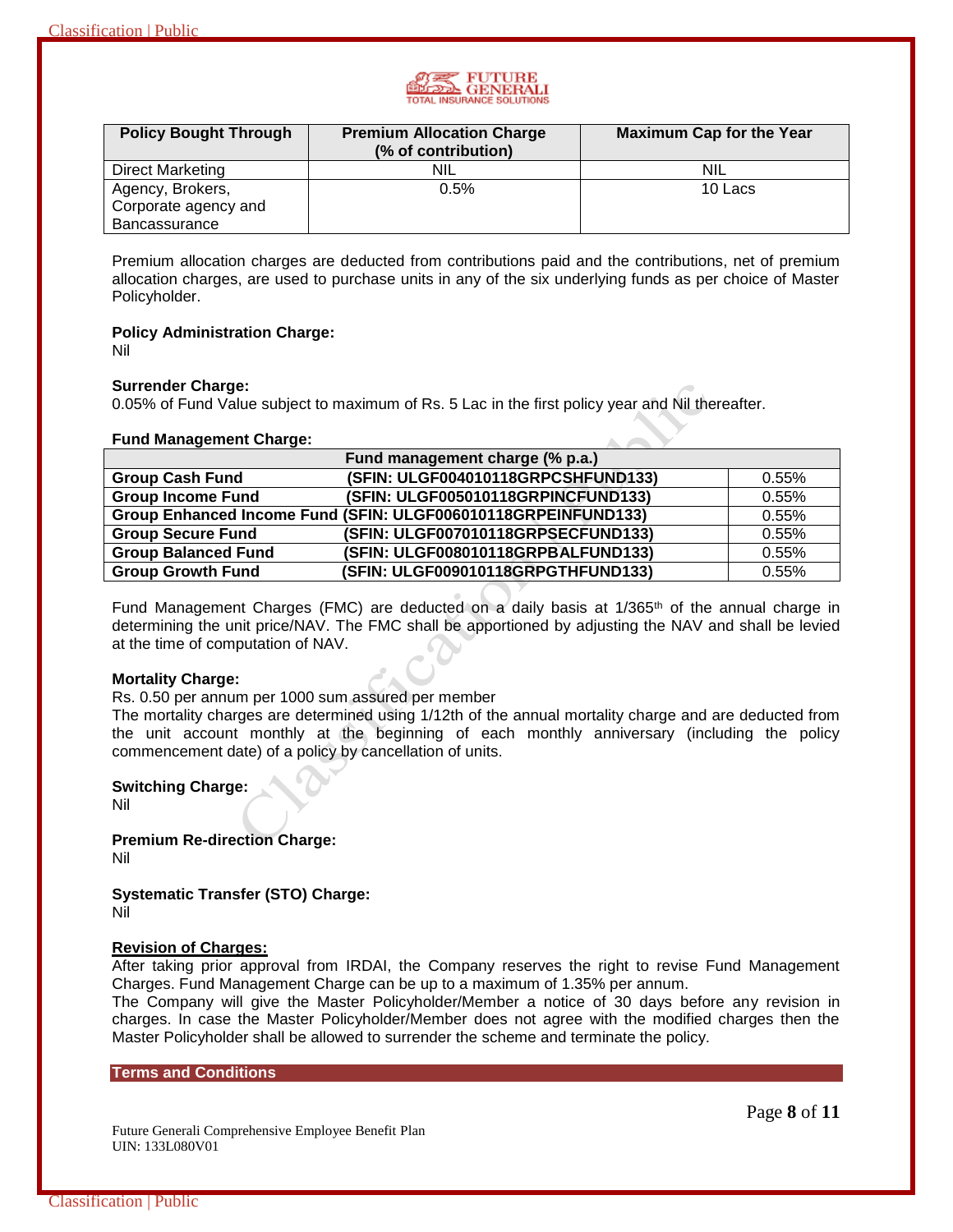

Under this plan, the liability of Future Generali India Life Insurance Company Limited (FGILICL) at any time will be limited to the Fund Value of the Scheme. FGILICL will only be concerned with fund management, and the Master Policyholder will have to bear any shortfall in funds, if it arises at any time. The liability of the company at all times will be limited to the balance of the Fund Value in the scheme.

#### **Auto Renewal**

On non-receipt of contribution, the policy will automatically get renewed as per the existing terms and conditions on each renewal date.

# **Partial Withdrawal**

Partial withdrawal is not allowed under the product.

Except for exits as per the scheme rules, no other withdrawals will be allowed.

The amount payable pertaining to that member on exits shall be as communicated by the Master Policyholder to us.

#### **Foreclosure of Policy**

The Master Policyholder should maintain a minimum total fund value of Rs 25,000 under a particular policy at end of each calendar month.

The company will send a notice of 30 days period to the Master Policyholder if the Total Fund value under a particular policy on any calendar month falls below Rs 25,000.

If at the end of 30 days' notice period the Fund Value continues to remain below Rs. 25,000/- then the company will terminate the policy and refund the entire amount available in the fund post deductions (surrender charges, if any) to the Master Policyholder. Thereafter the Company shall cease to be liable for any benefit payable under the policy. Once policy is terminated, it cannot be reinstated.

#### **Prohibition of rebates**

#### **Section 41 of the Insurance Act, 1938, as amended from time to time, states**

1. No person shall allow or offer to allow, either directly or indirectly, as an inducement to any person to take or renew or continue an insurance in respect of any kind of risk relating to lives or property in India, any rebate of the whole or part of the commission payable or any rebate of the premium shown on the policy, nor shall any person taking out or renewing or continuing a policy accept any rebate, except such rebate as may be allowed in accordance with the published prospectuses or tables of the insurer:

Provided that acceptance by an insurance agent of commission in connection with a policy of life insurance taken out by himself on his own life shall not be deemed to be acceptance of a rebate of premium within the meaning of this sub-section if at the time of such acceptance the insurance agent satisfies the prescribed conditions establishing that he is a bona fide insurance agent employed by the insurer.

2. Any person making default in complying with the provisions of this section shall be liable for a penalty which may extend to Ten Lakh Rupees.

**Non-disclosure**

**Section 45 of the Insurance Act 1938, as amended from time to time, states**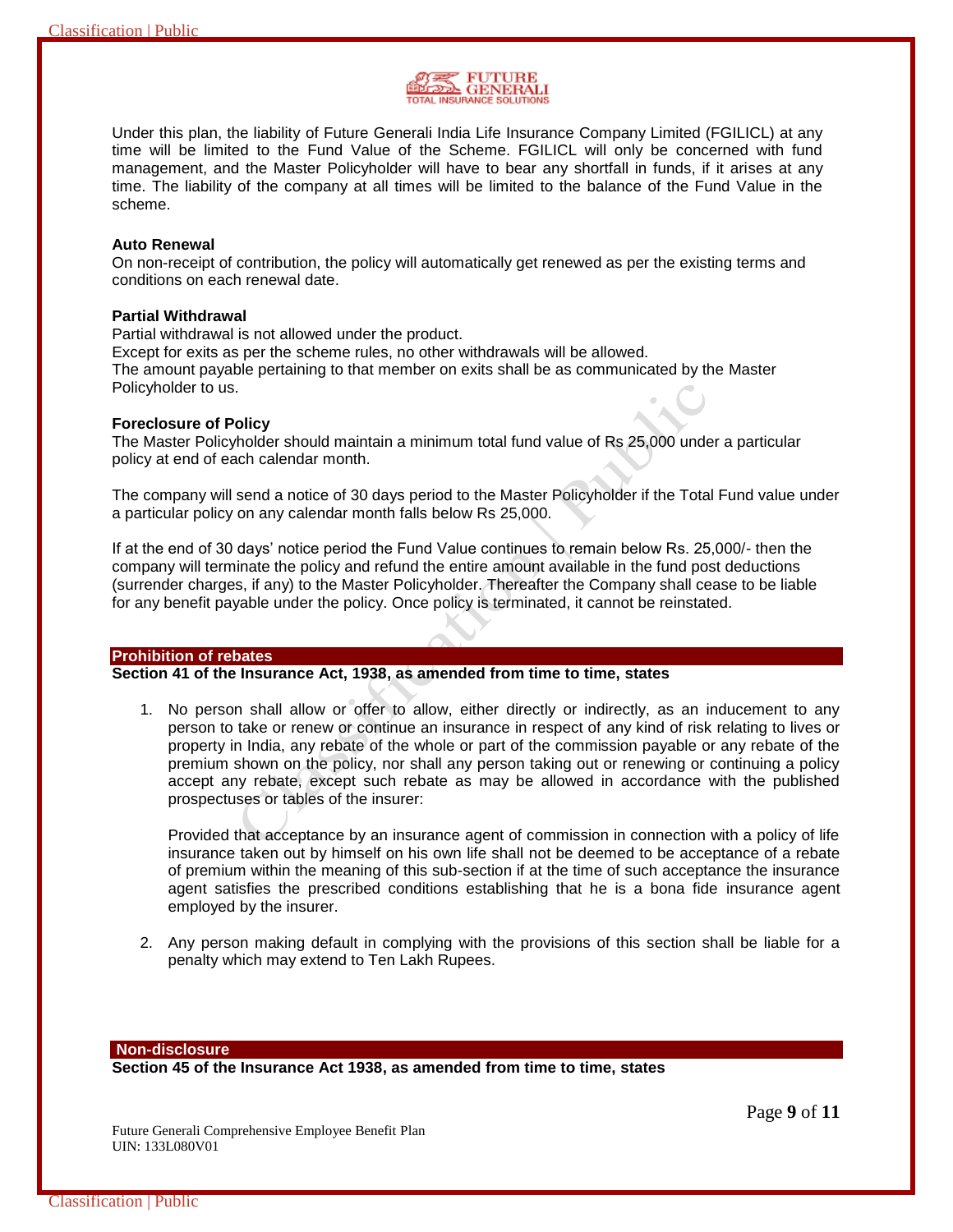

1. No Policy of Life Insurance shall be called in question on any ground whatsoever after the expiry of 3 years from the date of the policy i.e. from the date of issuance of the policy or the date of commencement of risk or the date of revival of the policy or the date of the rider to the policy, whichever is later.

2. A policy of Life Insurance may be called in question at any time within 3 years from the date of issuance of the policy or the date of commencement of risk or the date of revival of the policy or the date of the rider to the policy, whichever is later, on the ground of fraud. For further information, Section 45 of the Insurance laws (Amendment) Act, 2015 may be referred.

#### **Why Choose Us**

Future Generali is a joint venture between India's leading retailer Future Group, Italy based insurance major Generali and Industrial Investment Trust Ltd. (IITL). The Company was incorporated in 2006 and brings together the unique qualities of the founding Companies - local experience and knowledge with global insurance expertise.

Future Generali offers an extensive range of life insurance products, and a network that ensures we are close to you wherever you go.

# **For any assistance call us on 1800-102-2355 or write to us at [care@futuregenerali.in](mailto:care@futuregenerali.in)**

Future Generali India Life Insurance Company Limited

(IRDAI Registration no. 133) (CIN No.: U66010MH2006PLC165288).

Regd. & Corporate Office address: Indiabulls Finance Centre, Tower 3, 6th Floor, Senapati Bapat Marg, Elphinstone Road (West), Mumbai - 400 013.

Website: [Life.futuregenerali.in](http://www.futuregenerali.in/)

ARN No.:  $|$  UIN No: 133L080V01  $\sim$  | Version no: Version

For more details on risk factors, terms and conditions please read sales brochure carefully before concluding a sale. Future Group's, Generali Group's and IITL Group's liability is restricted to the extent of their shareholding in Future Generali India Life Insurance Company Limited. Tax benefits are subject to change.

#### **Disclaimer**

- Unit Linked Insurance products are different from the traditional insurance products and are subject to the risk factors.
- The Premium paid in Unit Linked Insurance policies are subject to investment risks associated with capital markets and the NAVs of the units may go up or down based on the performance of fund and factors influencing the capital market and the policyholder/insured is responsible for his/her decisions.
- Future Generali India Life Insurance Company Limited is only the name of the Insurance Company and Future Generali Comprehensive Employee Benefits Plan is only the name of the unit linked life insurance contract and does not in any way indicate the quality of the contract, its future prospects or returns.
- Please know the associated risks and the applicable charges, from your insurance agent or the intermediary or policy document of the Company.
- The various funds offered under this contract are the names of the funds and do not in any way indicate the quality of these plans, their future prospects and returns. Past performance is not indicative of future performance, which may be different.